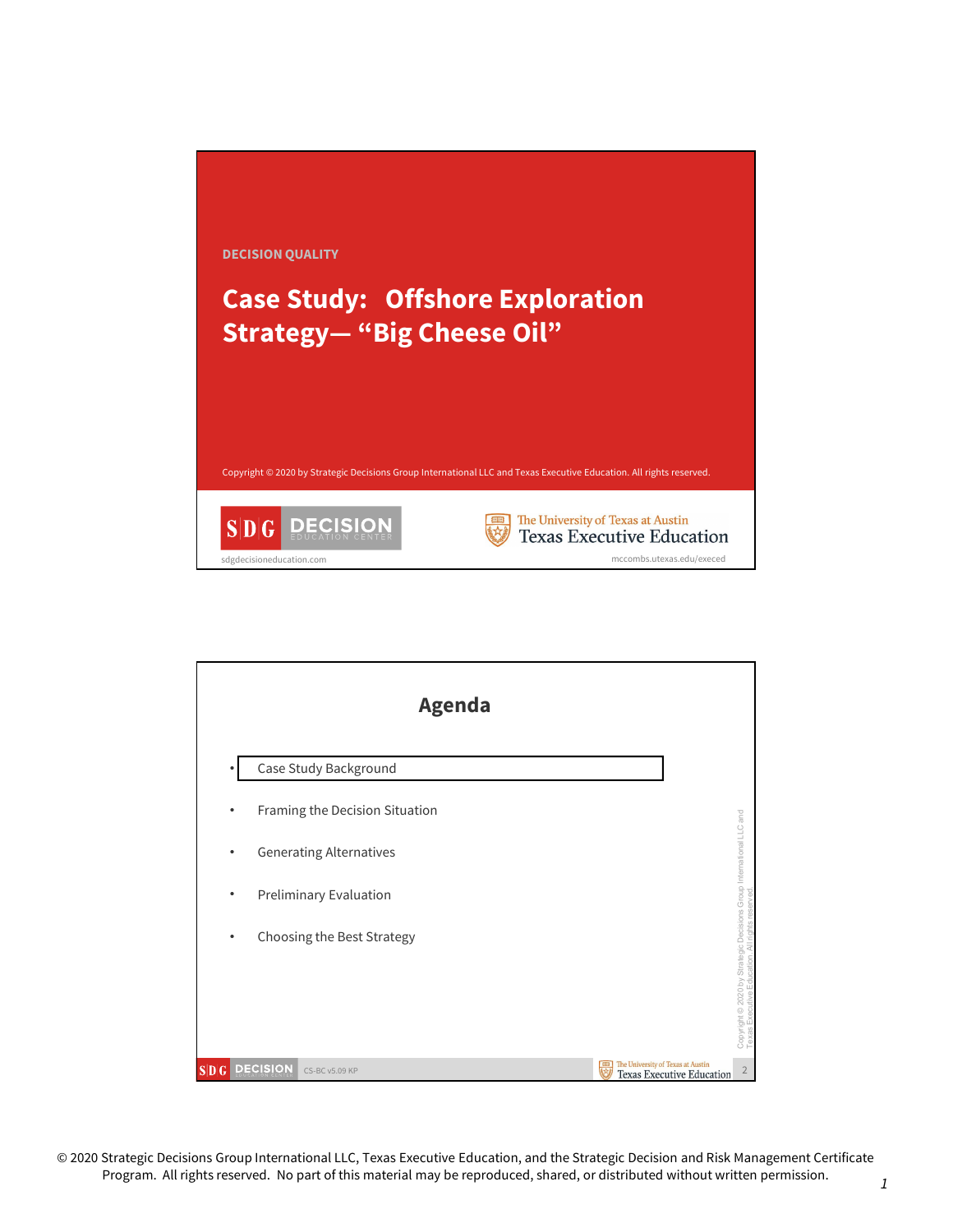

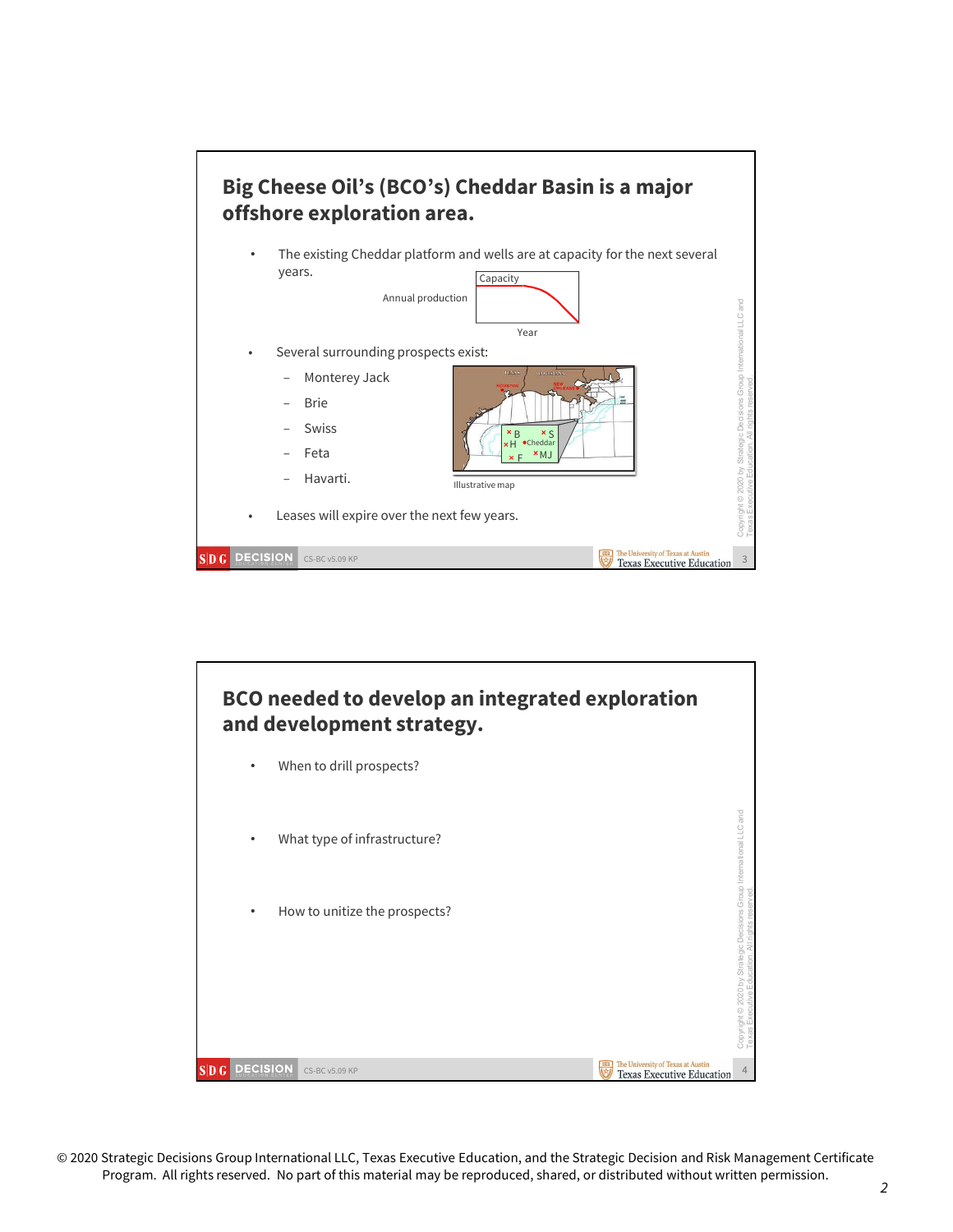

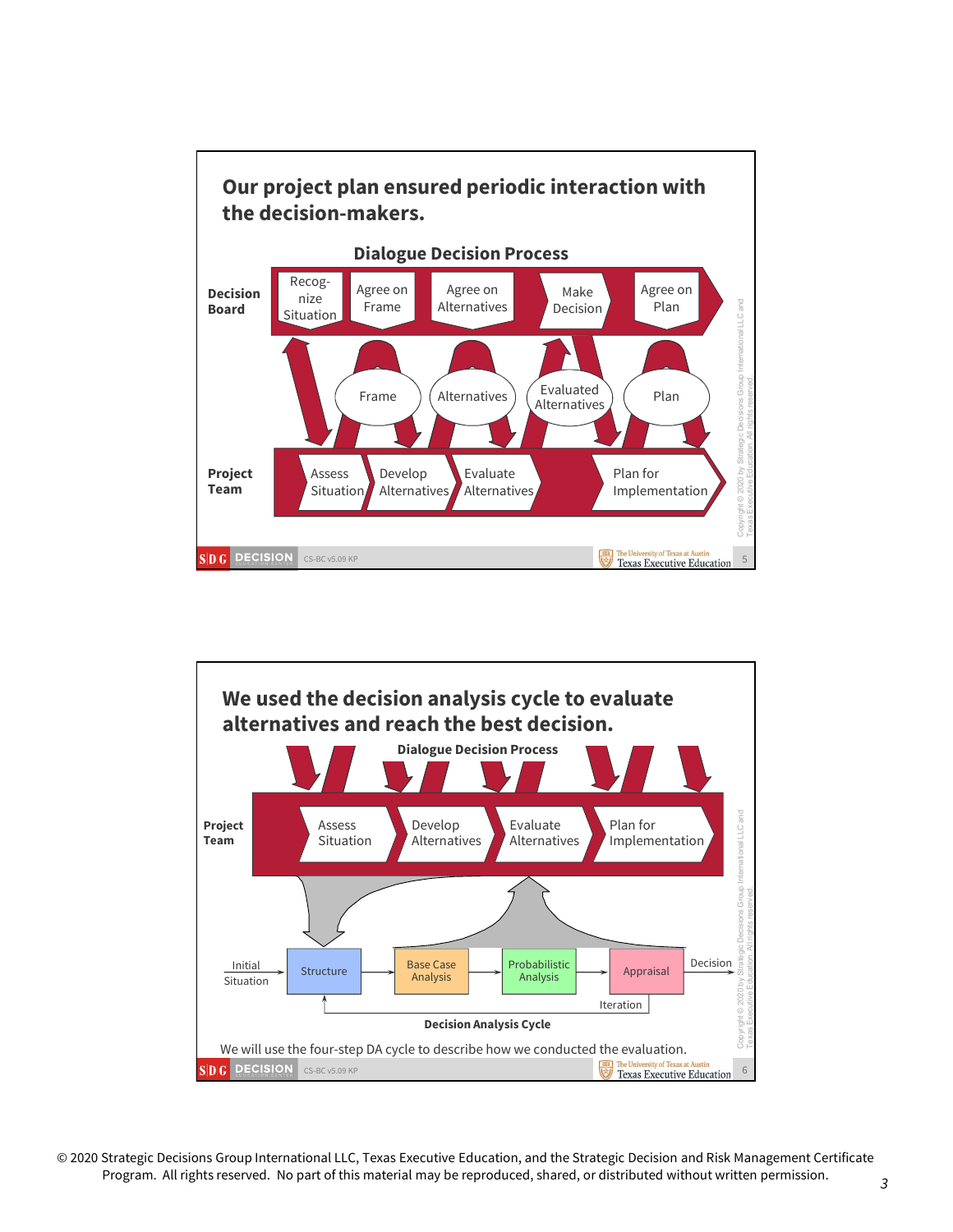

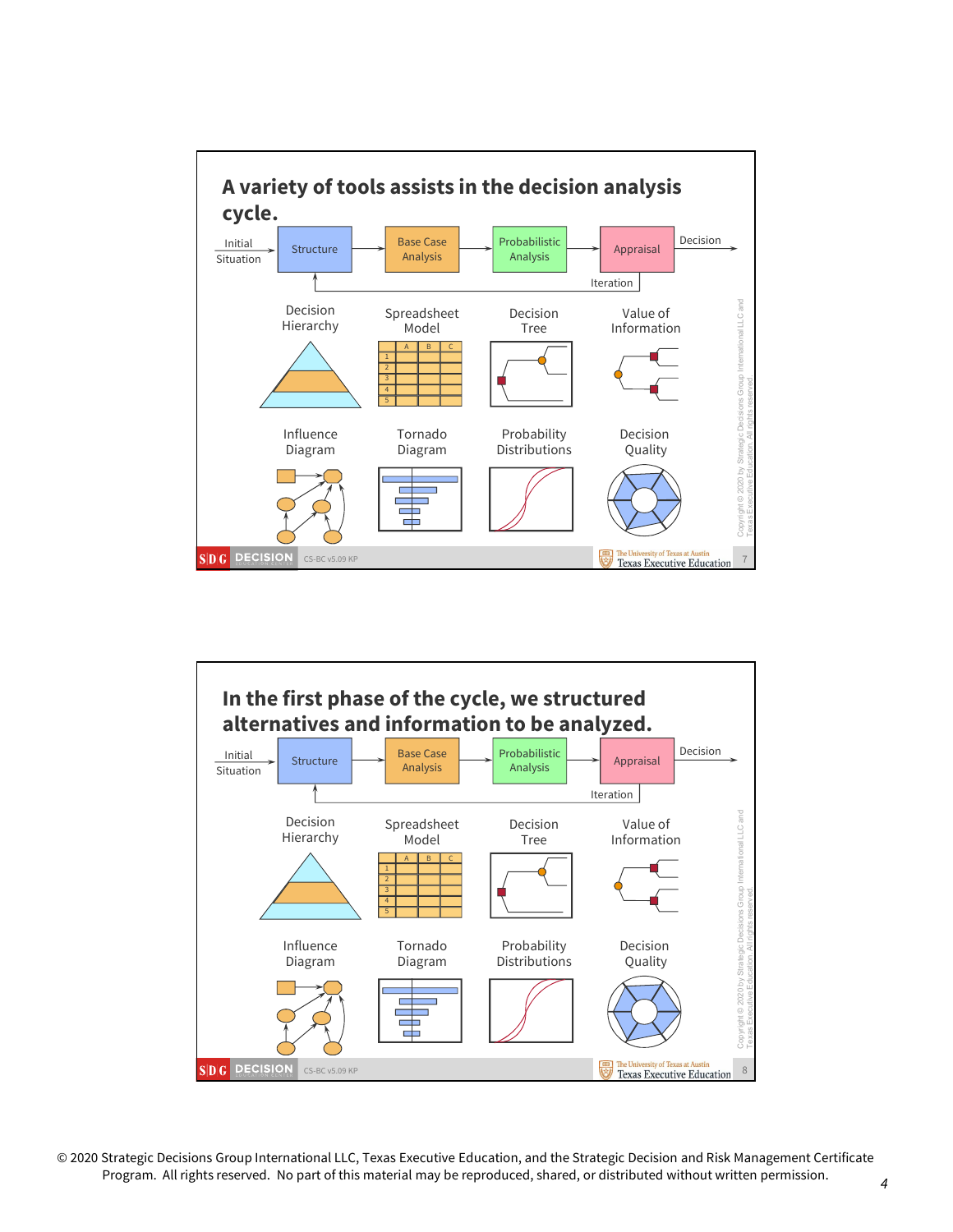

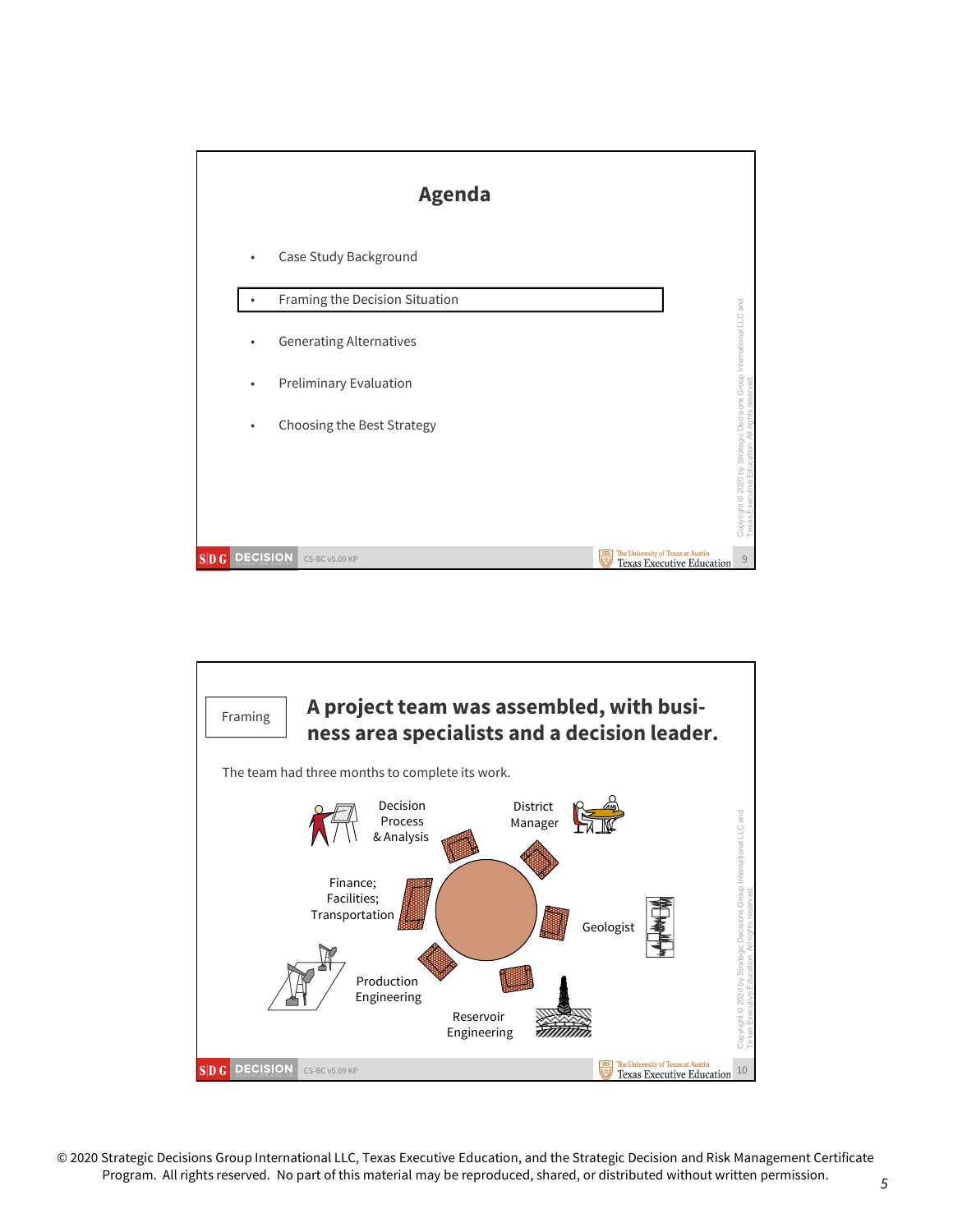

|                  |                                           |                               | Reserves (given presence<br>of hydrocarbon) (MMBOE) |                         |                                                                   |
|------------------|-------------------------------------------|-------------------------------|-----------------------------------------------------|-------------------------|-------------------------------------------------------------------|
| Prospect         | <b>Years to</b><br>Lease<br><b>Expiry</b> | Prob. of<br>Hydro-<br>carbons | Low<br>(1 in 10)                                    | <b>Base</b><br>(median) | High<br>(1 in 10)                                                 |
| Swiss            | 4                                         | 0.60                          | 40                                                  | 70                      | 110                                                               |
| Monterey<br>Jack | 5                                         | 0.08                          | 30                                                  | 125                     | 250                                                               |
| <b>Brie</b>      | $\overline{2}$                            | 0.50                          | 15                                                  | 25                      | 45                                                                |
| Feta             | 4                                         | 0.40                          | 10                                                  | 40                      | 60                                                                |
| Havarti          | $\overline{4}$                            | 0.30                          | 10                                                  | 35                      | 55                                                                |
| SDG DECISION     | CS-BC v5.09 KP                            |                               |                                                     |                         | The University of Texas at Austin<br>Texas Executive Education 12 |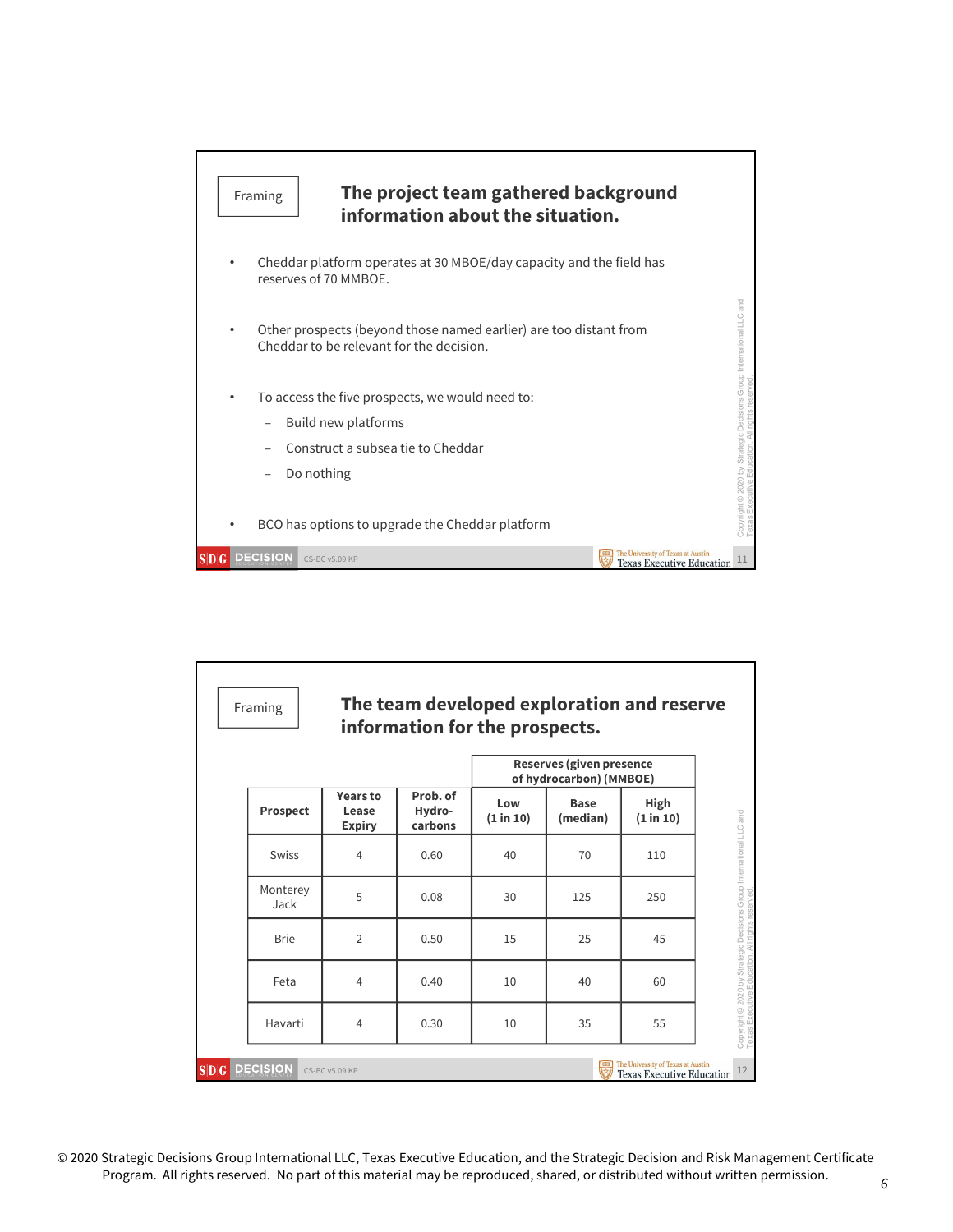

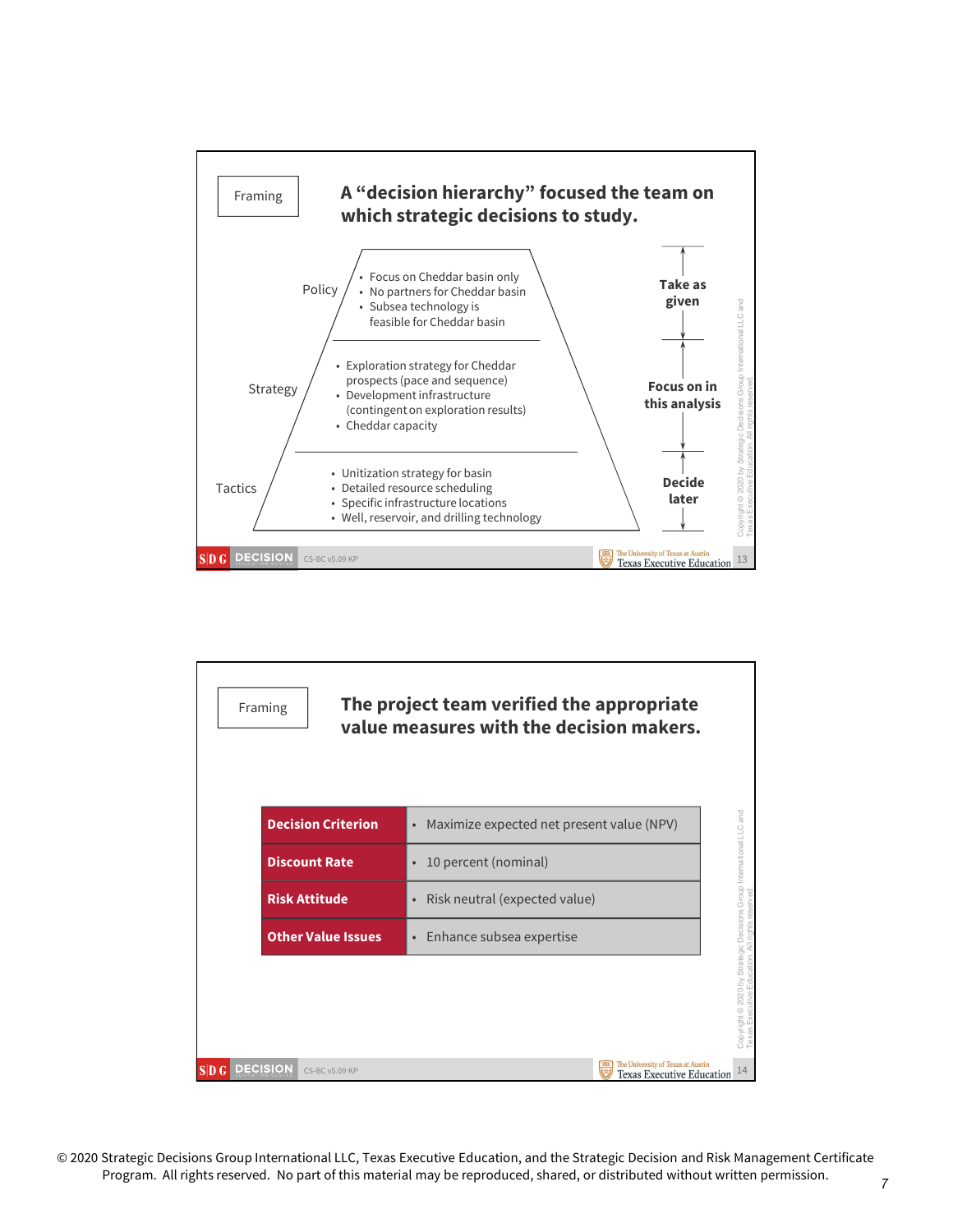

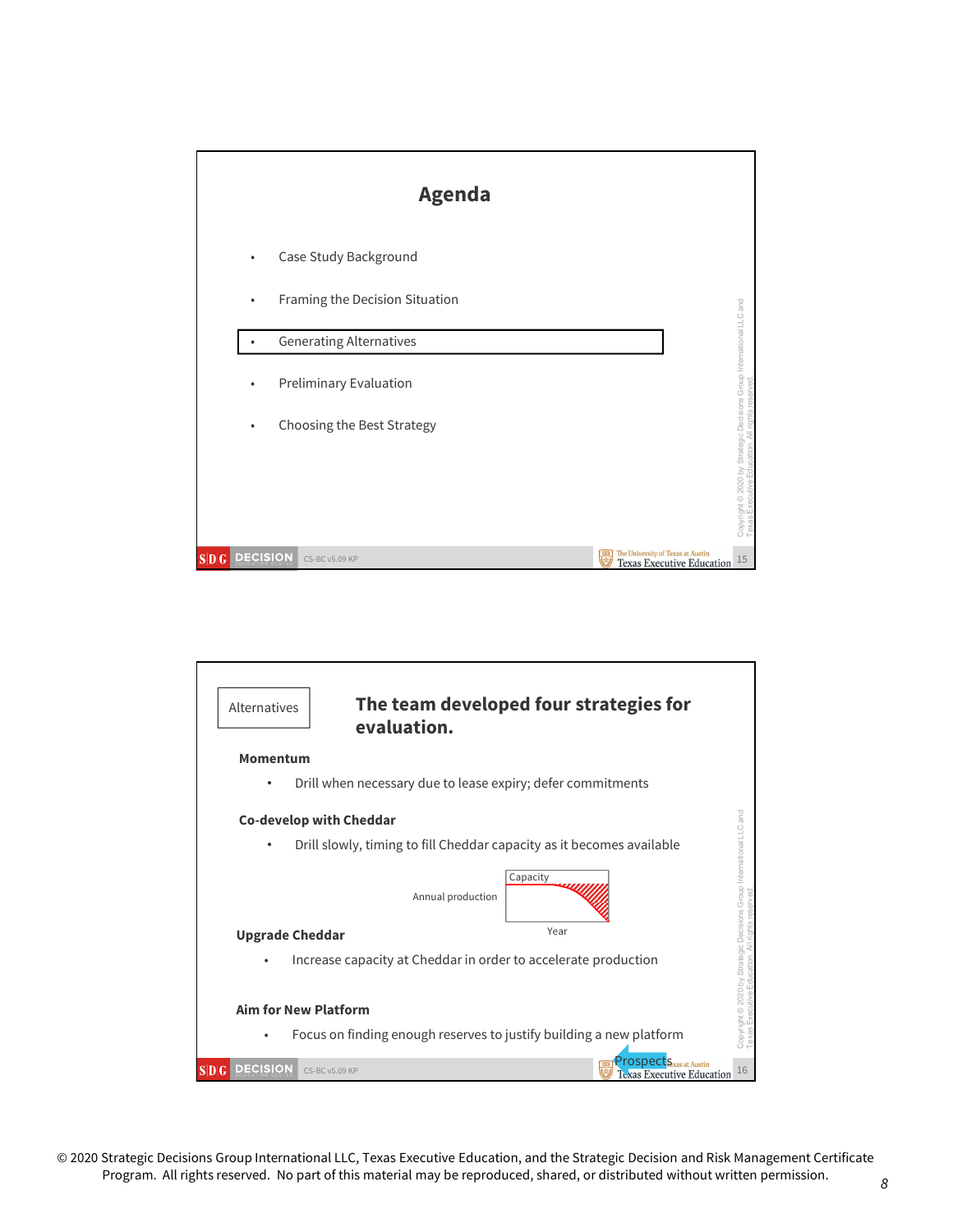

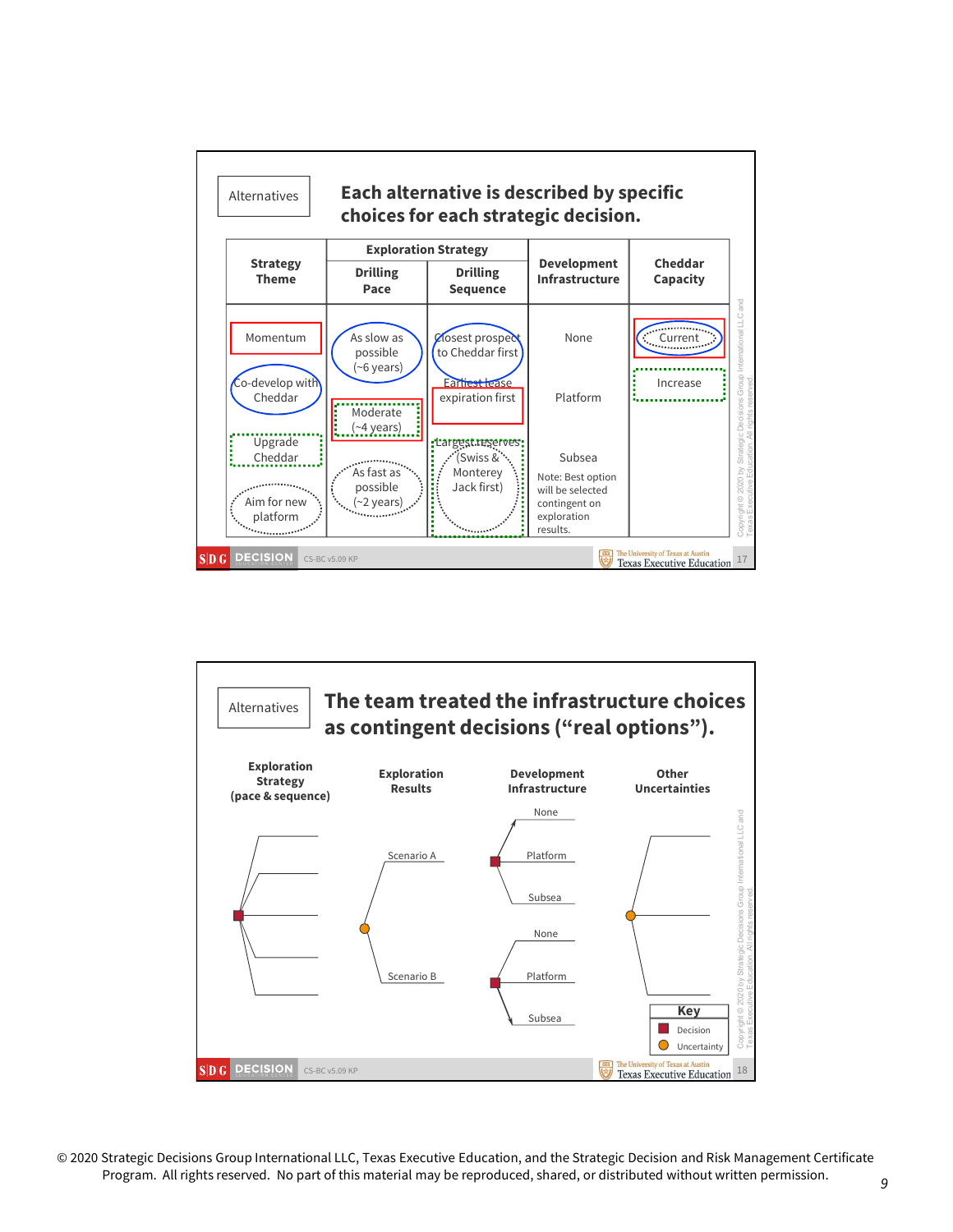

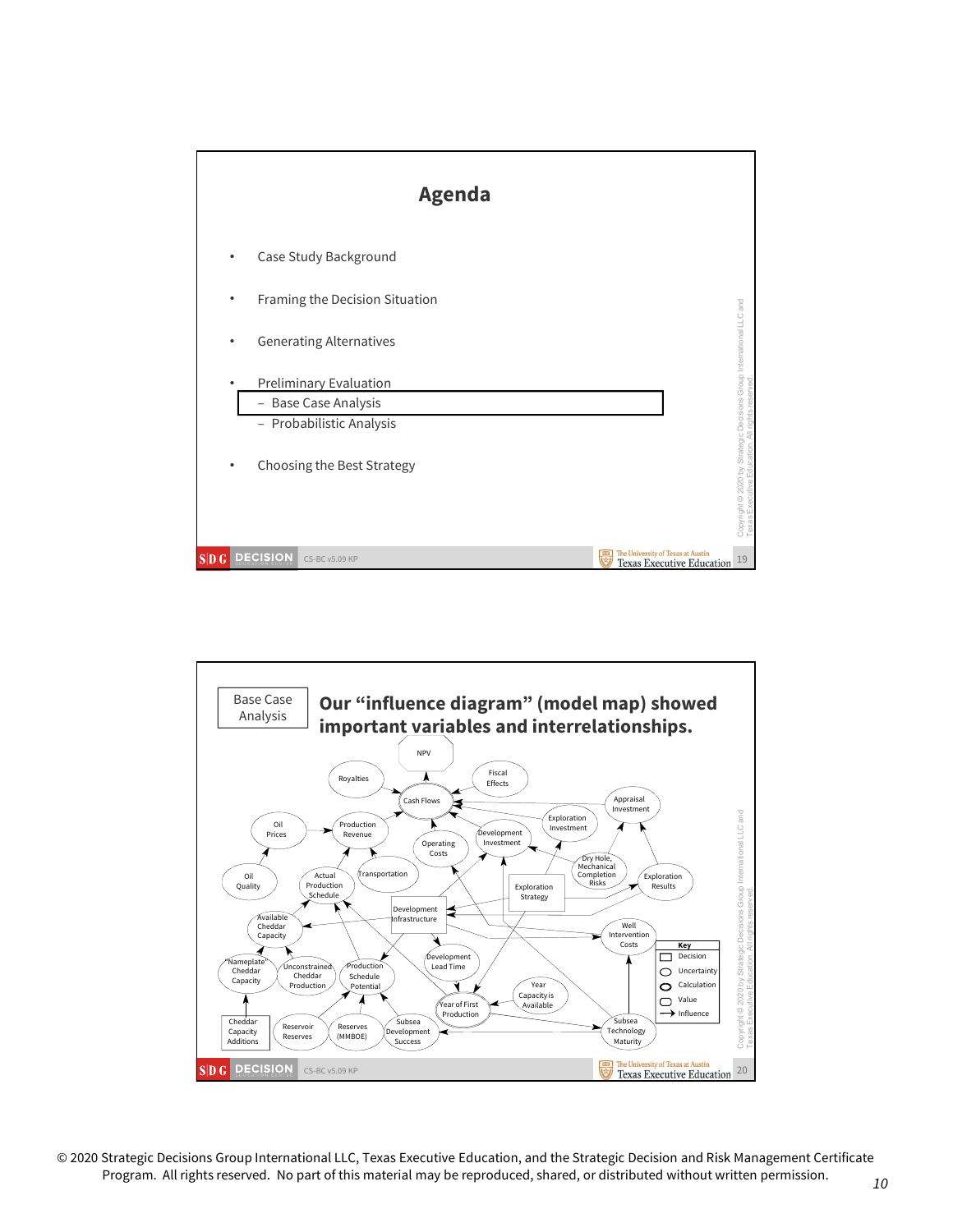

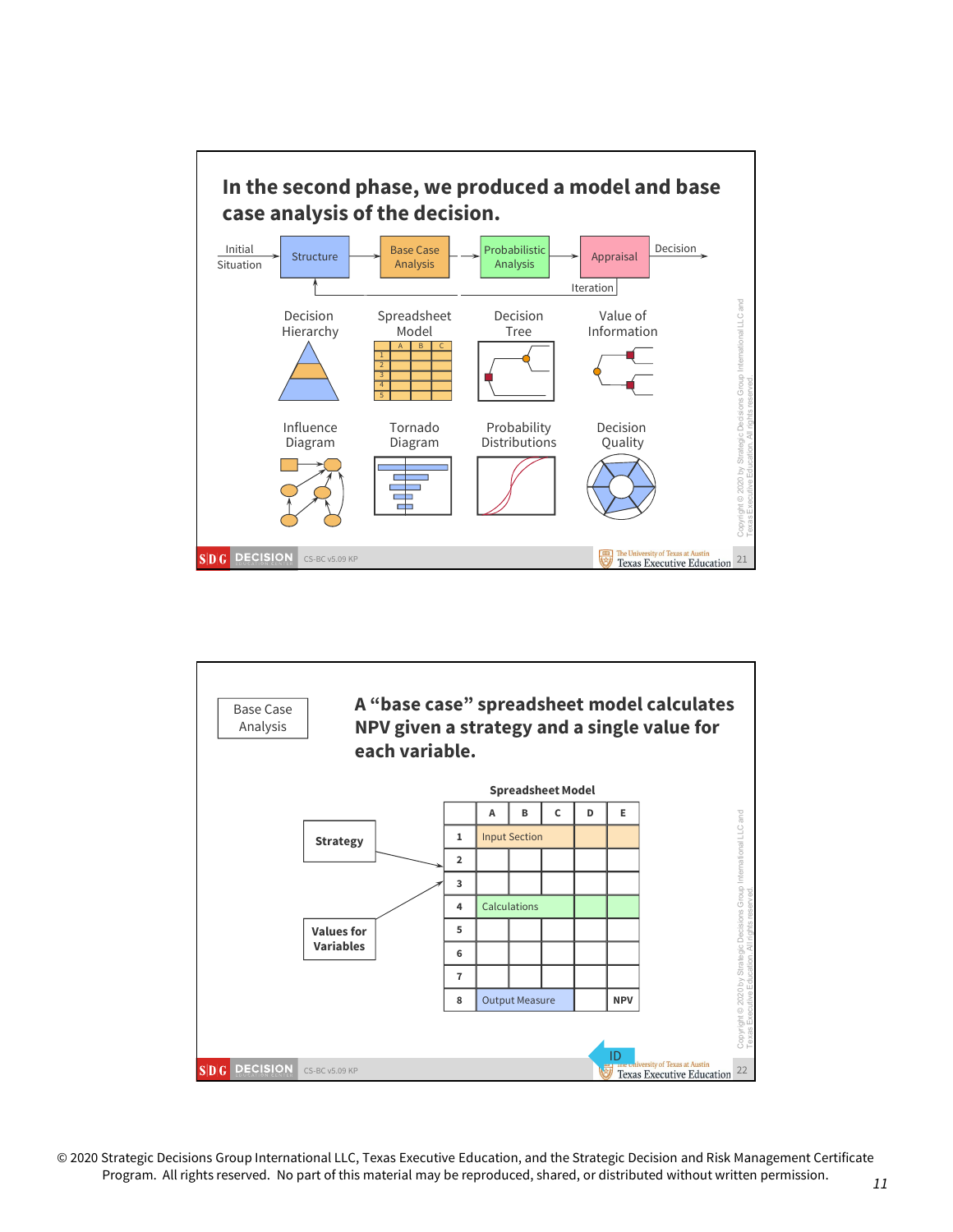| <b>Base Case</b><br>Analysis         |                           | The model calculated an NPV of<br>\$110 million for the "Co-develop with<br>Cheddar" alternative. |                                                                       |                                                                 |
|--------------------------------------|---------------------------|---------------------------------------------------------------------------------------------------|-----------------------------------------------------------------------|-----------------------------------------------------------------|
|                                      | <b>Assumptions</b>        |                                                                                                   |                                                                       |                                                                 |
|                                      | Swiss and Brie-successful |                                                                                                   |                                                                       |                                                                 |
| ٠                                    | Other prospects dry       |                                                                                                   |                                                                       | and                                                             |
| $\bullet$                            | Subsea completions        |                                                                                                   |                                                                       |                                                                 |
| ٠                                    |                           | All other variables at base case                                                                  |                                                                       |                                                                 |
|                                      |                           |                                                                                                   | NPV-Co-develop with Cheddar<br>(\$ millions)                          | Copyright @ 2020 by Strategic Decisions Group International LLC |
|                                      |                           | Revenues                                                                                          | 320                                                                   |                                                                 |
|                                      |                           | <b>Production Expenses</b>                                                                        | $-40$                                                                 |                                                                 |
|                                      |                           | Income Tax                                                                                        | $-100$                                                                |                                                                 |
|                                      |                           | Investment After Tax                                                                              | $-70$                                                                 |                                                                 |
|                                      | rospects                  | Total                                                                                             | 110                                                                   |                                                                 |
| <b>DECISION</b><br>$SD$ <sub>G</sub> | CS-BC v5.09 KP            |                                                                                                   | The University of Texas at Austin<br><b>Texas Executive Education</b> | 23                                                              |

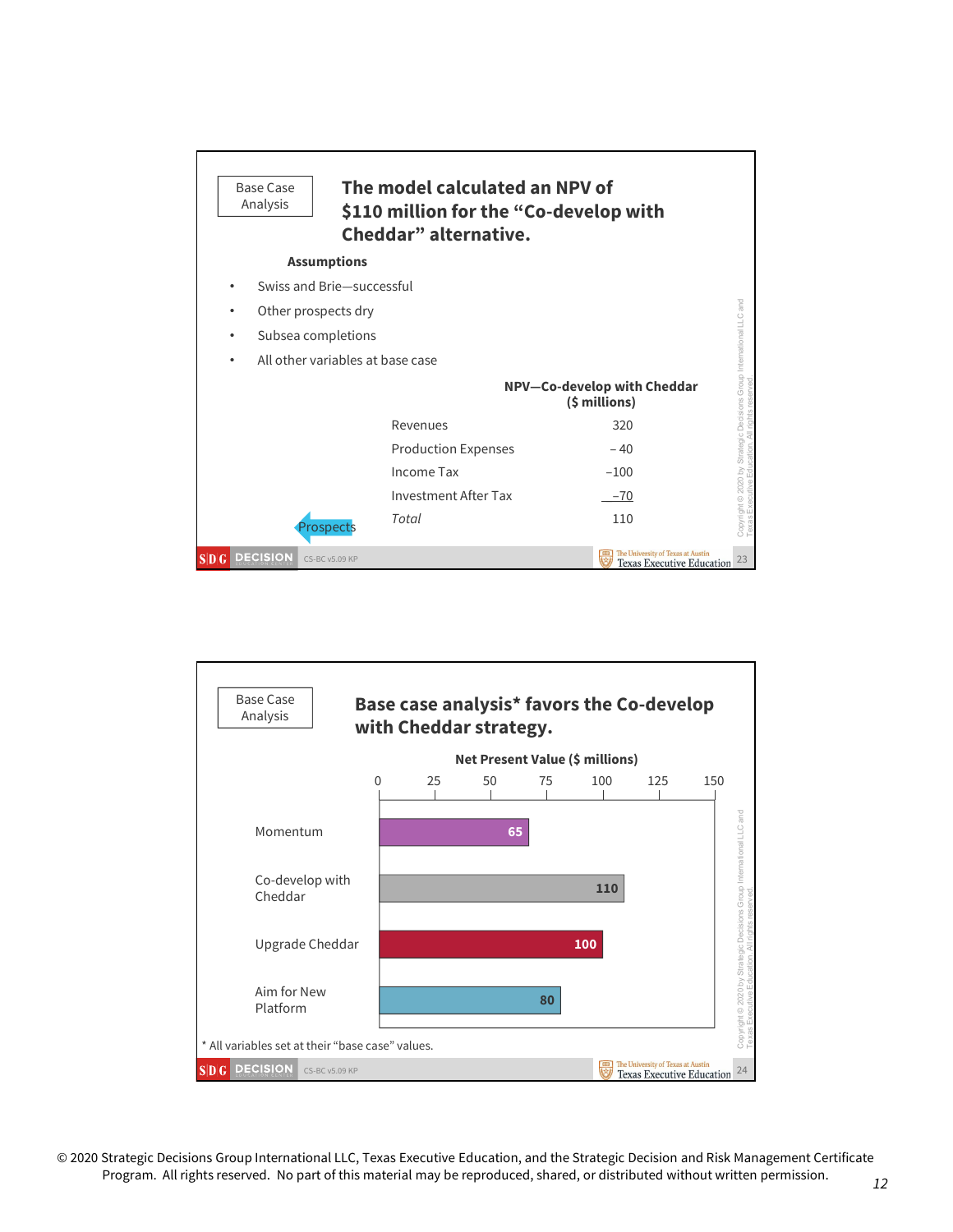

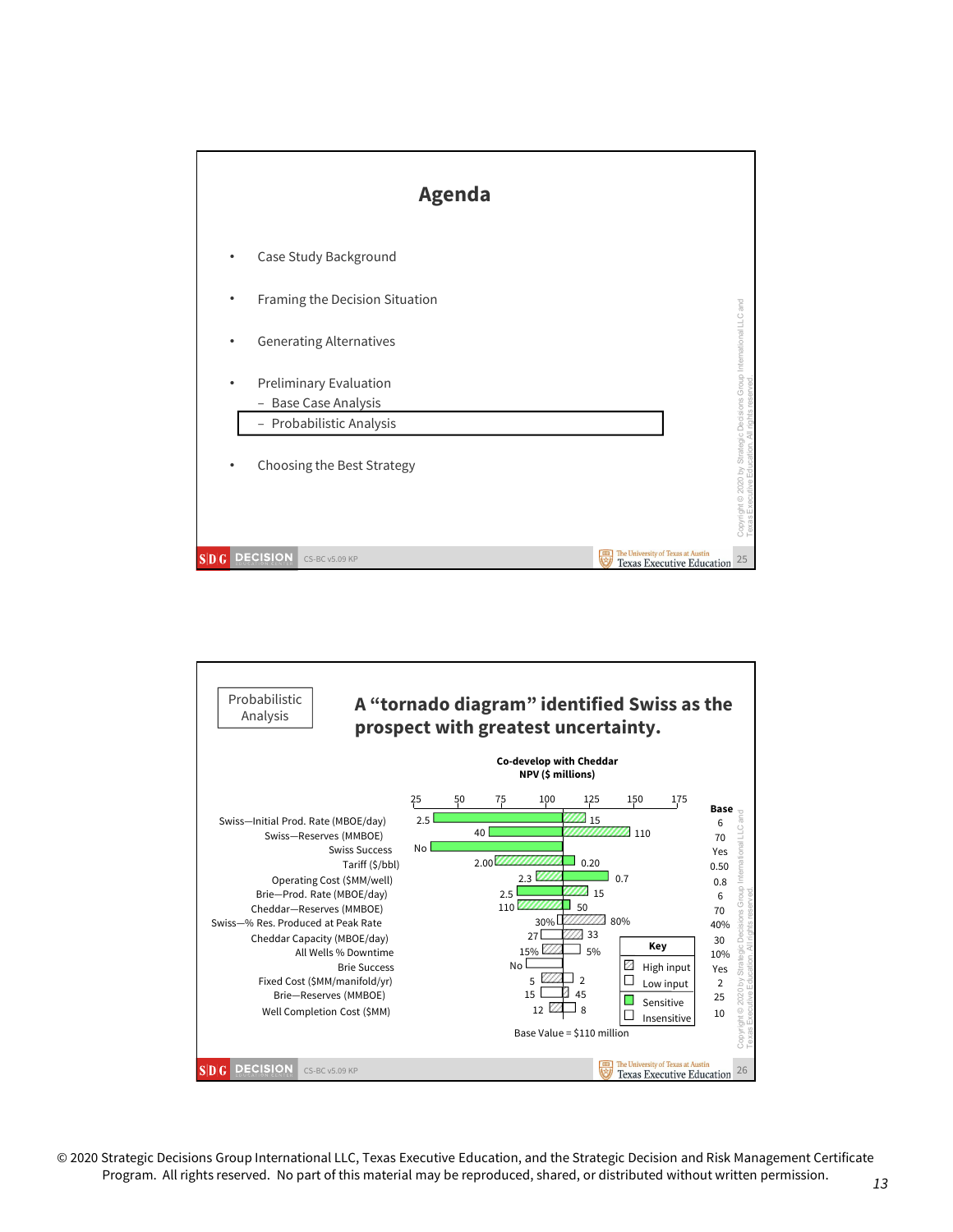

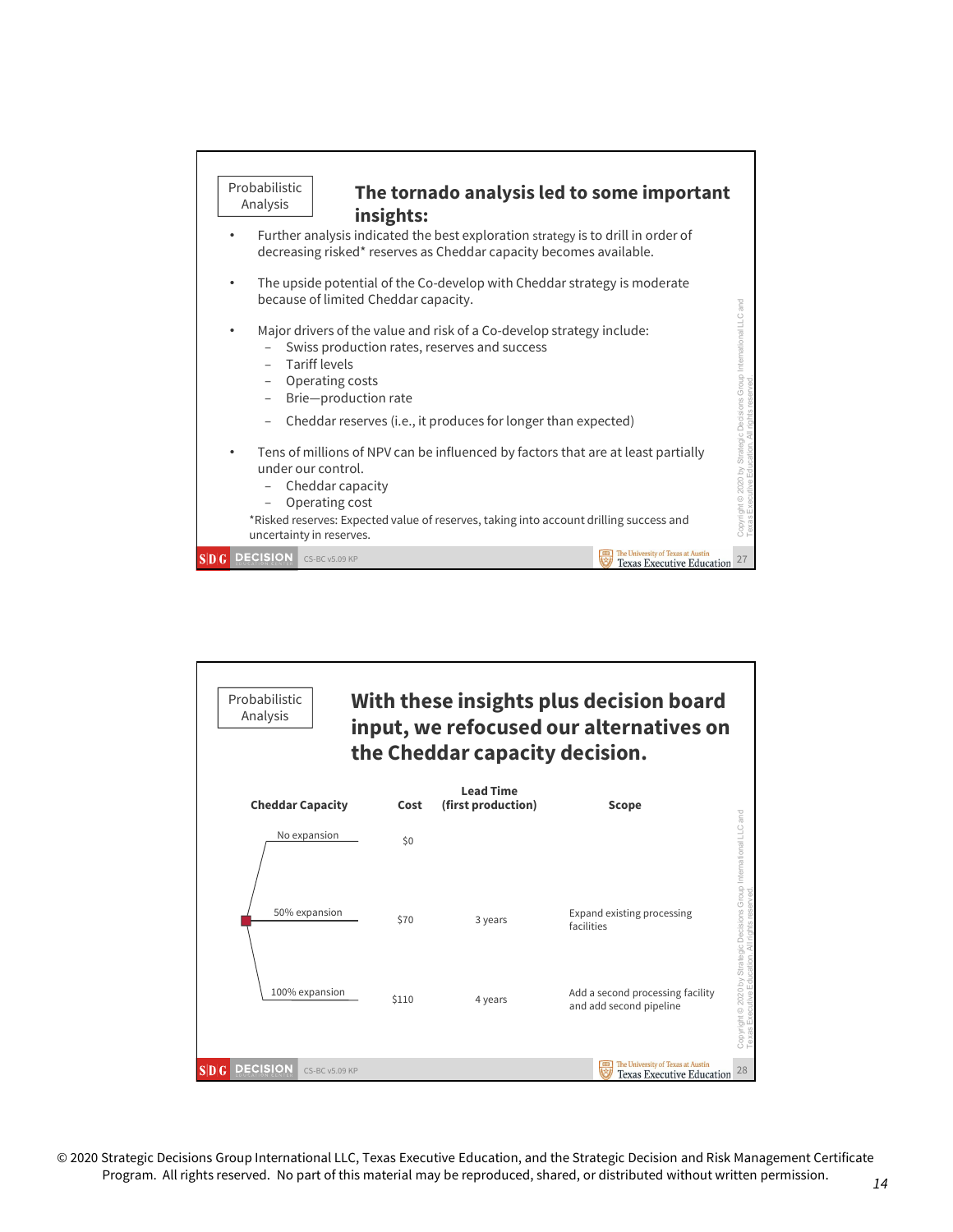

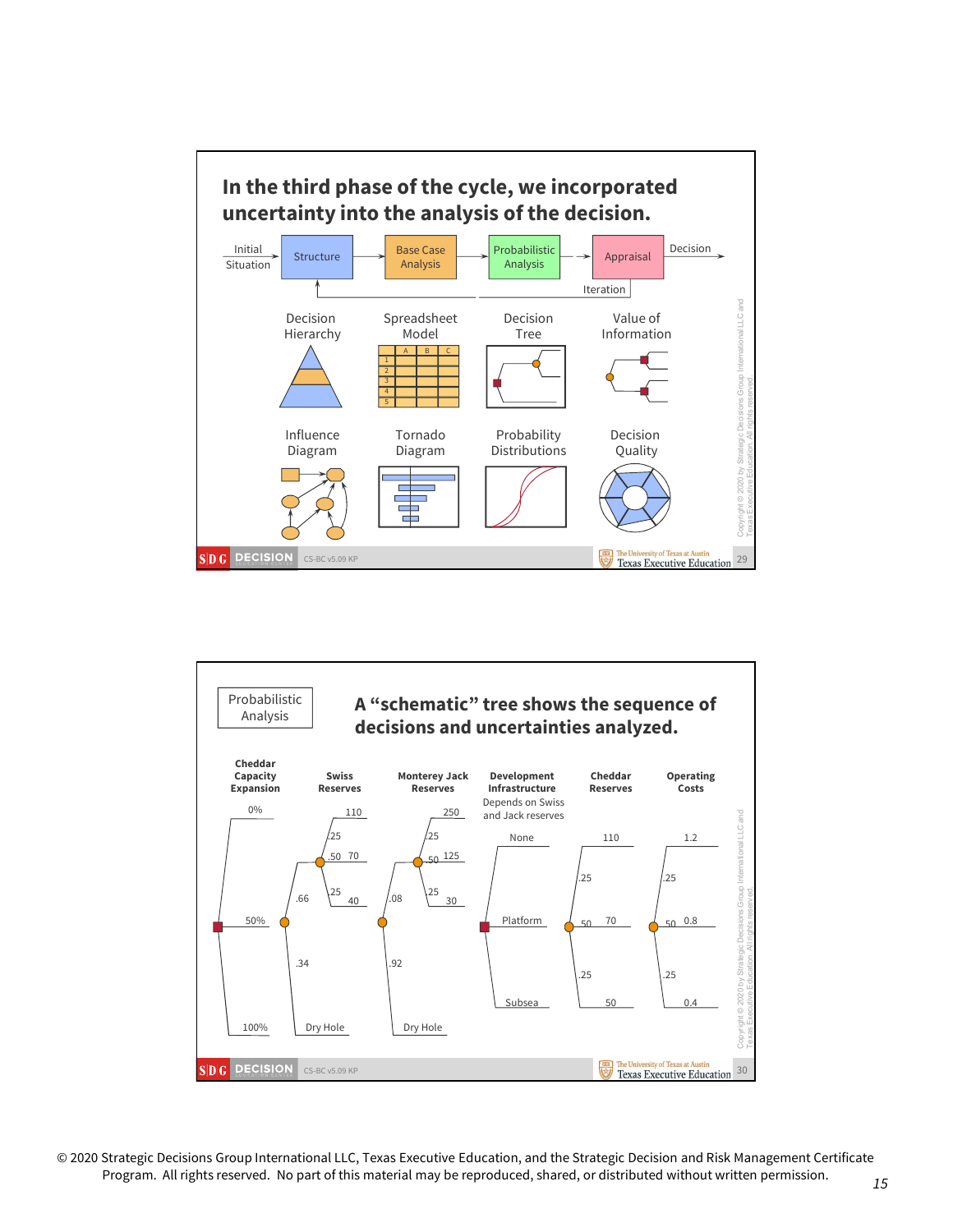

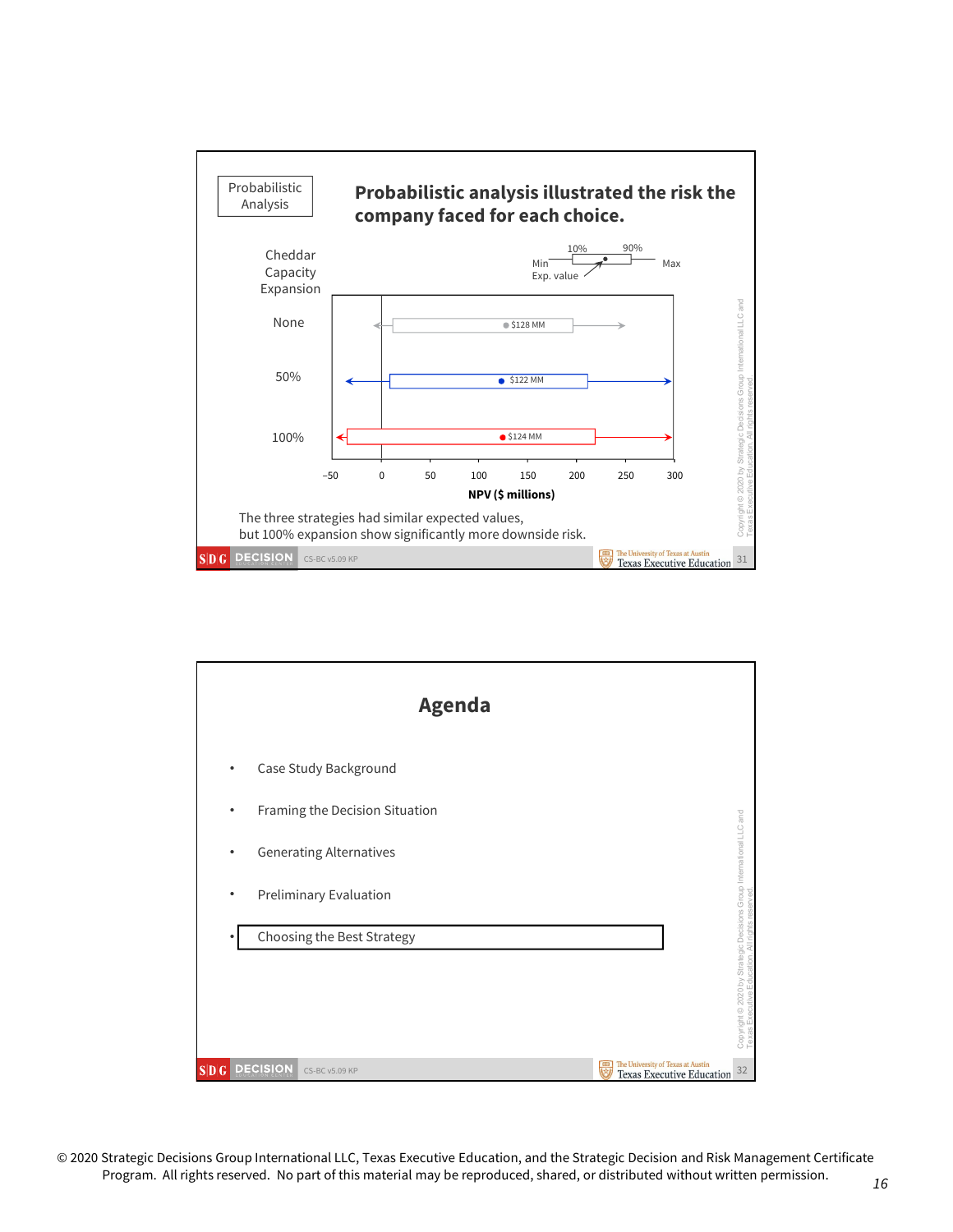

| <b>Swiss Reserves</b><br>22         |
|-------------------------------------|
| <b>Brie Reserves</b><br>3           |
| Oil and Gas Prices<br>$\Omega$      |
| <b>Cheddar Reserves</b><br>$\Omega$ |
| <b>Platform Cost</b><br>$\Omega$    |
| All Uncertainties<br>29             |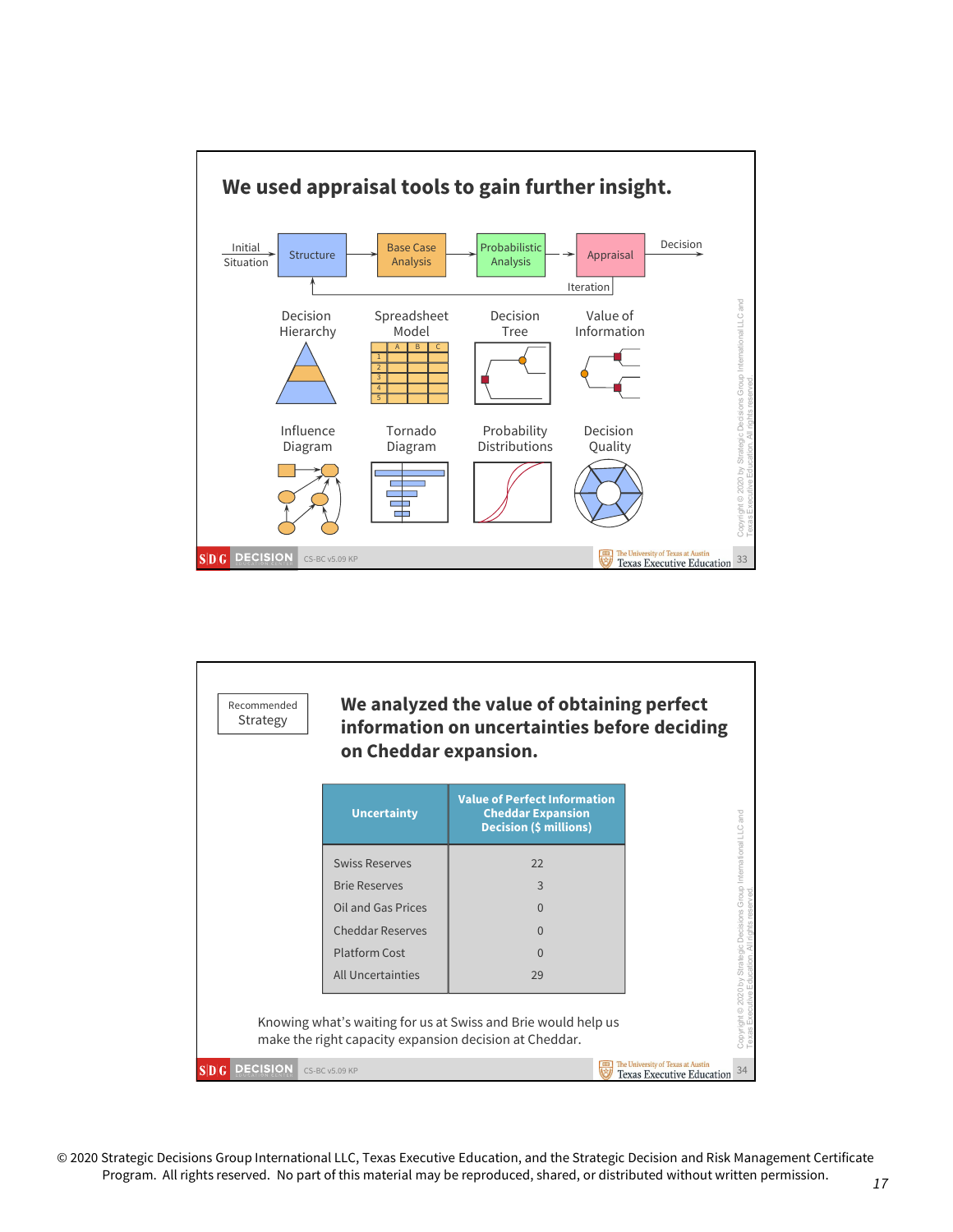

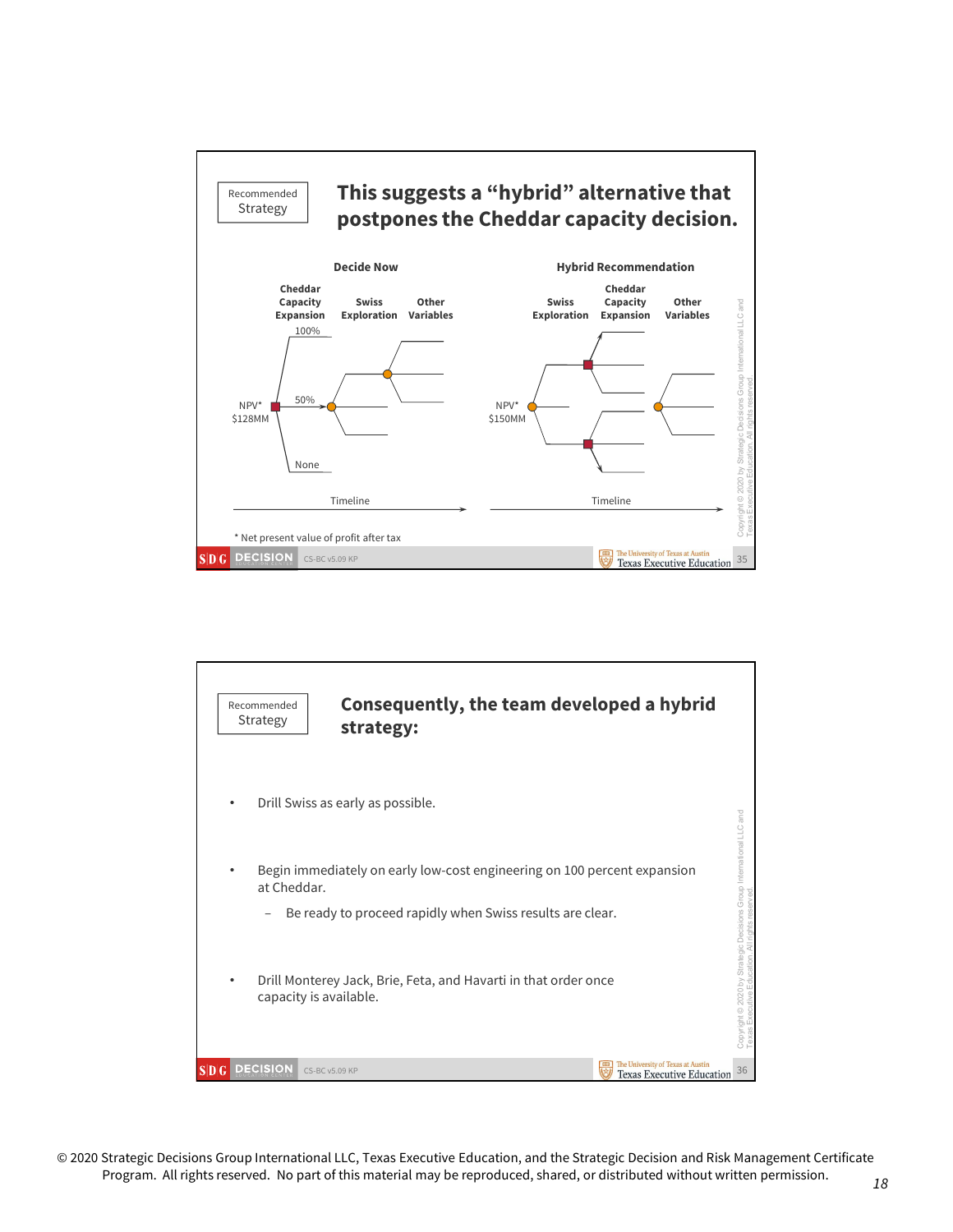

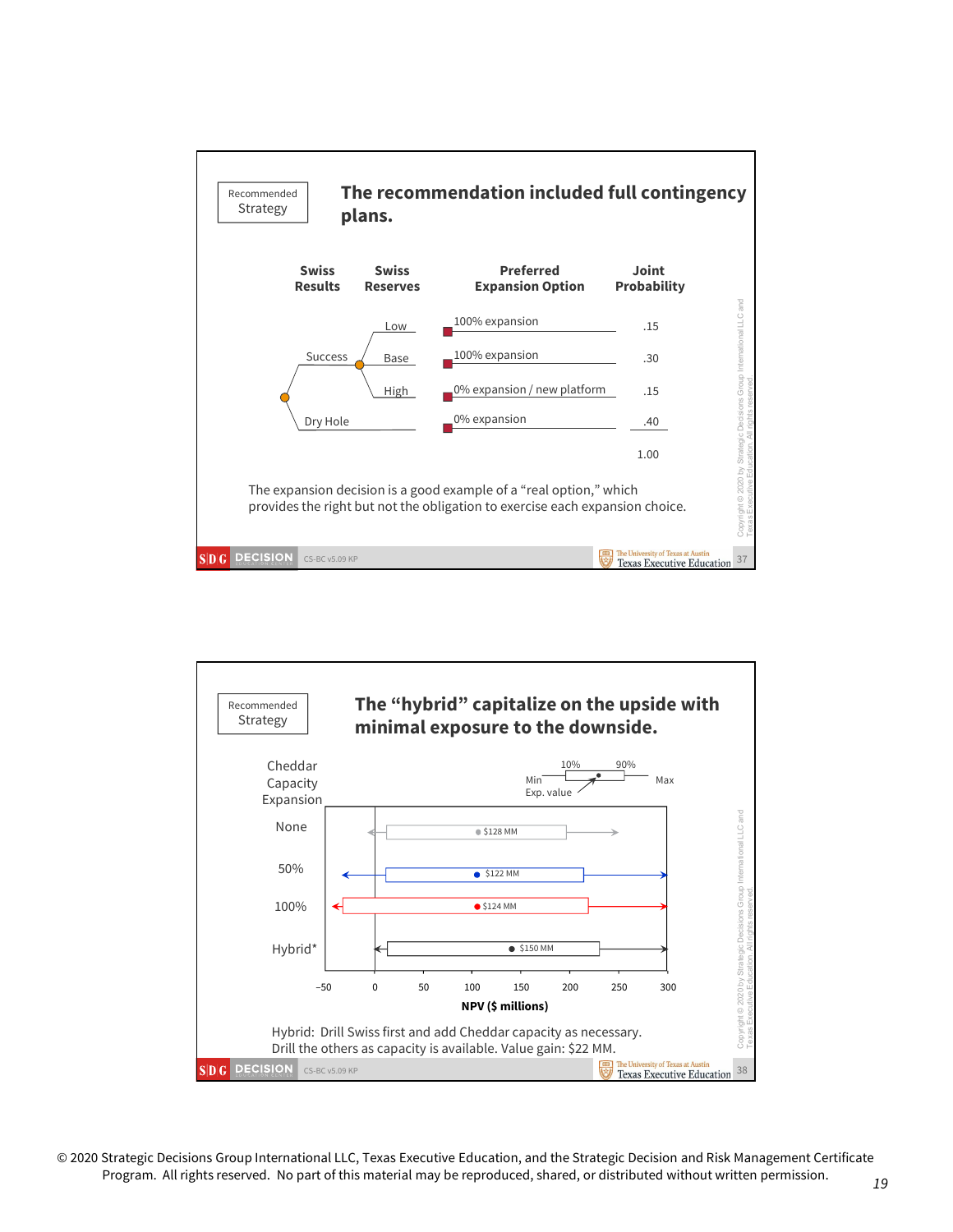